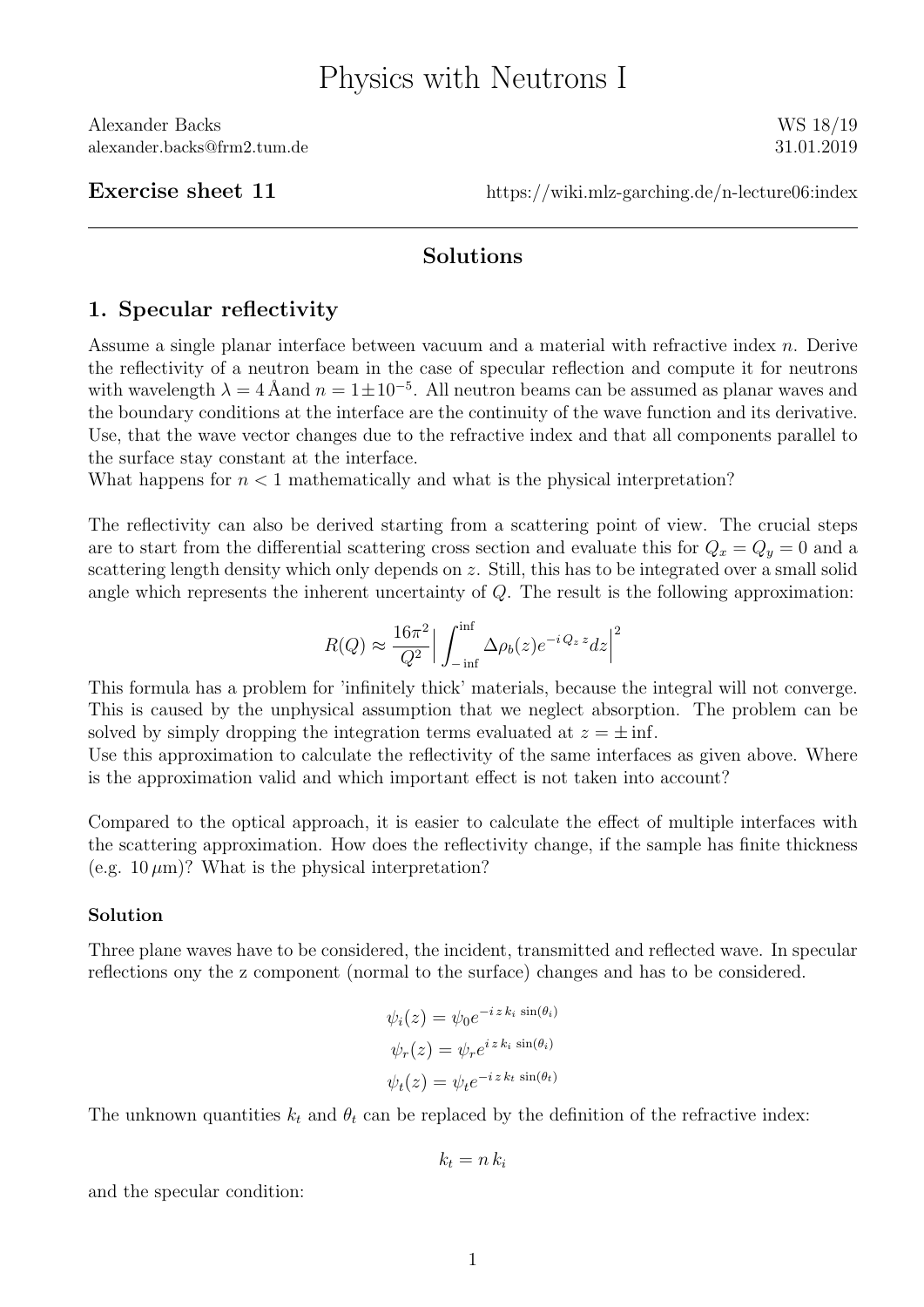$$
k_{t,x} = k_{i,x}
$$

$$
k_t \cos(\theta_t) = k_i \cos(\theta_i) = \frac{k_t}{n} \cos(\theta_i)
$$

$$
1 - \sin^2(\theta_t) = \frac{1}{n^2} (1 - \sin^2(\theta_i))
$$

$$
\sin(\theta_t) = \sqrt{1 - \frac{1 - \sin^2(\theta_i)}{n^2}}
$$

The usual boundary conditions for waves at an interface apply. Continuity of the waves at  $z = 0$ gives:

$$
\psi_i(z=0) + \psi_r(z=0) = \psi_t(z=0)
$$

$$
\psi_0 + \psi_r = \psi_t
$$

Continuity of the derivative yields:

$$
\frac{d\psi_i}{dz}(z=0) + \frac{d\psi_r}{dz}(z=0) = \frac{d\psi_t}{dz}(z=0)
$$

$$
(\psi_0 - \psi_r) k_i \sin(\theta_i) = \psi_t k_t \sin(\theta_t)
$$

Inserted into each other we get expressions for  $\psi_r$  and  $\psi_t$ :

$$
\psi_r = \psi_0 \frac{k_i \sin(\theta_i) - k_t \sin(\theta_t)}{k_i \sin(\theta_i) + k_t \sin(\theta_t)}
$$

$$
\psi_t = 2\psi_0 \frac{k_i \sin(\theta_i)}{k_i \sin(\theta_i) + k_t \sin(\theta_t)}
$$

both can be rewritten with the abbreviation  $\alpha$ :

$$
\alpha = \frac{k_t \sin(\theta_t)}{k_i \sin(\theta_i)} = \frac{n}{\sin(\theta_i)} \sqrt{1 - \frac{1 - \sin^2(\theta_i)}{n^2}}
$$

Note, that  $\alpha$  can become imaginary for  $n < 1$ . The expressions are now only depending on n and the incident beam:

$$
\psi_r = \psi_0 \frac{1 - \alpha}{1 + \alpha}
$$

$$
\psi_t = \psi_0 \frac{2}{1 + \alpha}
$$

The Reflection is the calculated as relative intensity (absolute square of the amplitude  $\psi$ ) between incoming and reflected waves:

$$
R = \left| \frac{\psi_r}{\psi_0} \right|^2 = \left| \frac{1 - \alpha}{1 + \alpha} \right|^2 = \frac{1 - 2Re(\alpha) + |\alpha|^2}{1 + 2Re(\alpha) + |\alpha|^2}
$$

Total reflectivity  $(R = 1)$  is only possible if  $\alpha$  has no real part. This is the case if the square root in alpha is zero or below:

$$
1 - \frac{1 - \sin^2(\theta_i)}{n^2} \le 0
$$

$$
n^2 \le \cos^2(\theta_i)
$$

Note, that while  $R = 1$  (and  $T = 1 - R = 0$ ) the transmitted amplitude  $\psi_t \neq 0!$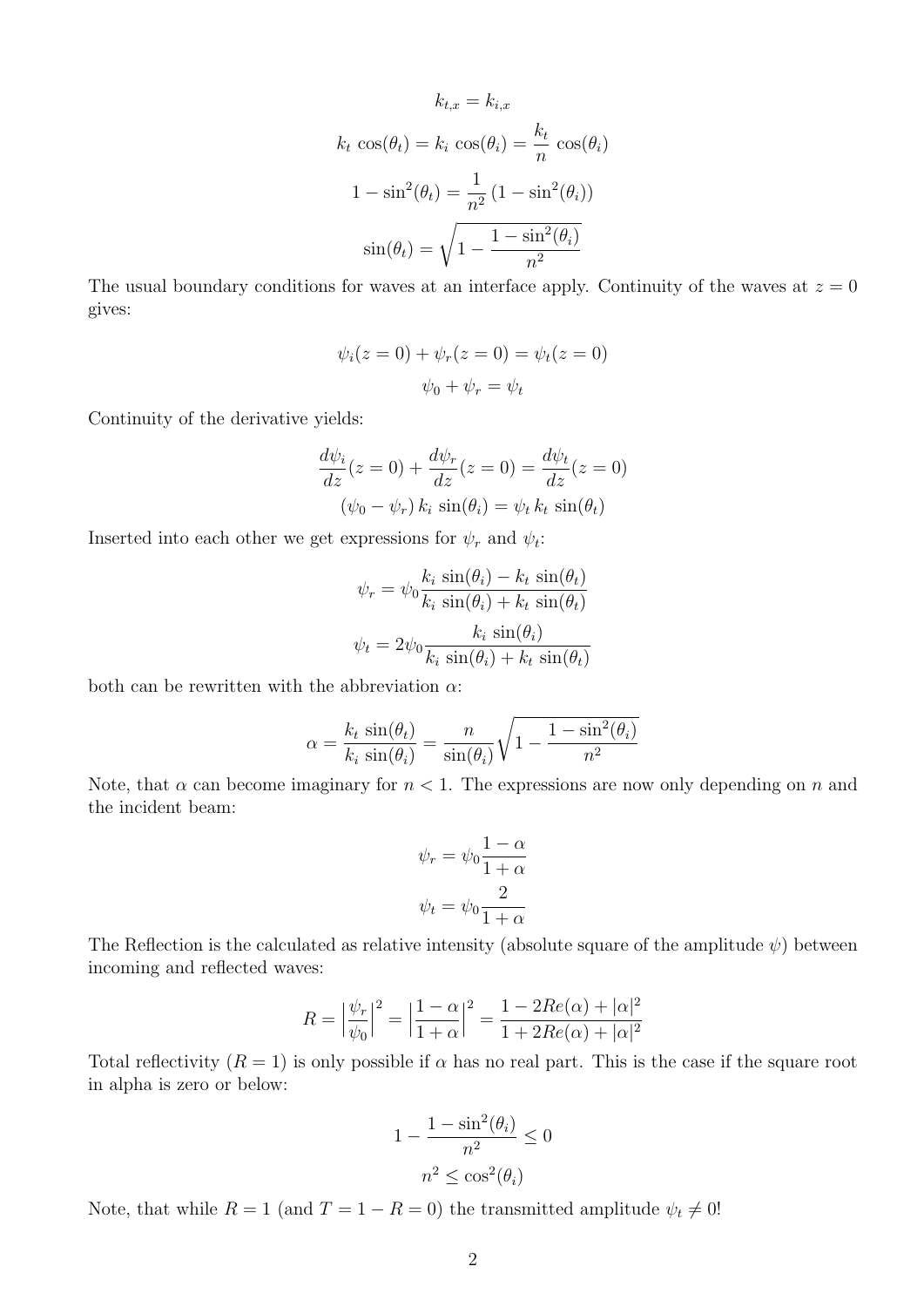In order to compare the scattering based approximation to the optical calculations, we need to replace some quantities:

$$
k_i = \frac{2\pi}{\lambda}
$$

$$
Q = k_r - k_i = k_{r,z} - k_{i,z} = (-)2k_i \sin(\theta_i)
$$

$$
n = \sqrt{1 - \frac{\lambda^2 \rho_b}{\pi}}
$$

For a single interface (infinitely thick substrate in the half space  $-\inf < z < 0$ ) we get:

$$
R(Q) \approx \frac{16\pi^2}{Q^2} \Big| \int_{-t}^{0} \rho_b(z) e^{-iQz} dz \Big|^2
$$

$$
= \frac{16\pi^2}{Q^2} \Big| \frac{\rho_b}{-iQ} e^{-iQ} - \frac{\rho_b}{-iQ} e^{iQ} \inf \Big|^2
$$

At this point we simply drop the term containing the exponential with  $z = \inf$ . The physical justification is, that for reflection and transmission only the interface between materials is important, not the bulk of a material. So we identify the term with  $z = 0$  as the interface we are interested in. The second term is only of interest in thin samples or multylayers, where multiple reflections ca happen. As most materials are not infinitely thick, but only very thick compared to the neutron wave length, we need a criterion for when we are allowed to drop a term at large z. This is the case, if the sample is thicker than the neutron coherence length. In that case, waves reflected from different interfaces can no longer interfere which means the interfaces can be evaluated independent from each other. With this justification we arrive at the expression:

$$
R(Q) = \frac{16\pi^2 \rho_b^2}{Q^4} = \frac{(1 - n^2)^2}{16 \sin^4(\theta_i)}
$$

The following images show the results for the correct optical calculation (blue) and the scattering approximation (orange) for the cases of  $n = 1 + 10^{-5}$  (left) and  $n = 1 - 10^{-5}$  (right). The approximation holds true for most of the angular range and only deviates below  $\approx 0.5^{\circ}$ . However, at low angles the approximation cannot distinguish between the two cases of  $n < 1$  and  $n > 1$  and does not include total reflectivity at all.



Now we repeat the derivation for a thin layer of finite thickness, where we keep the second term of the integral: